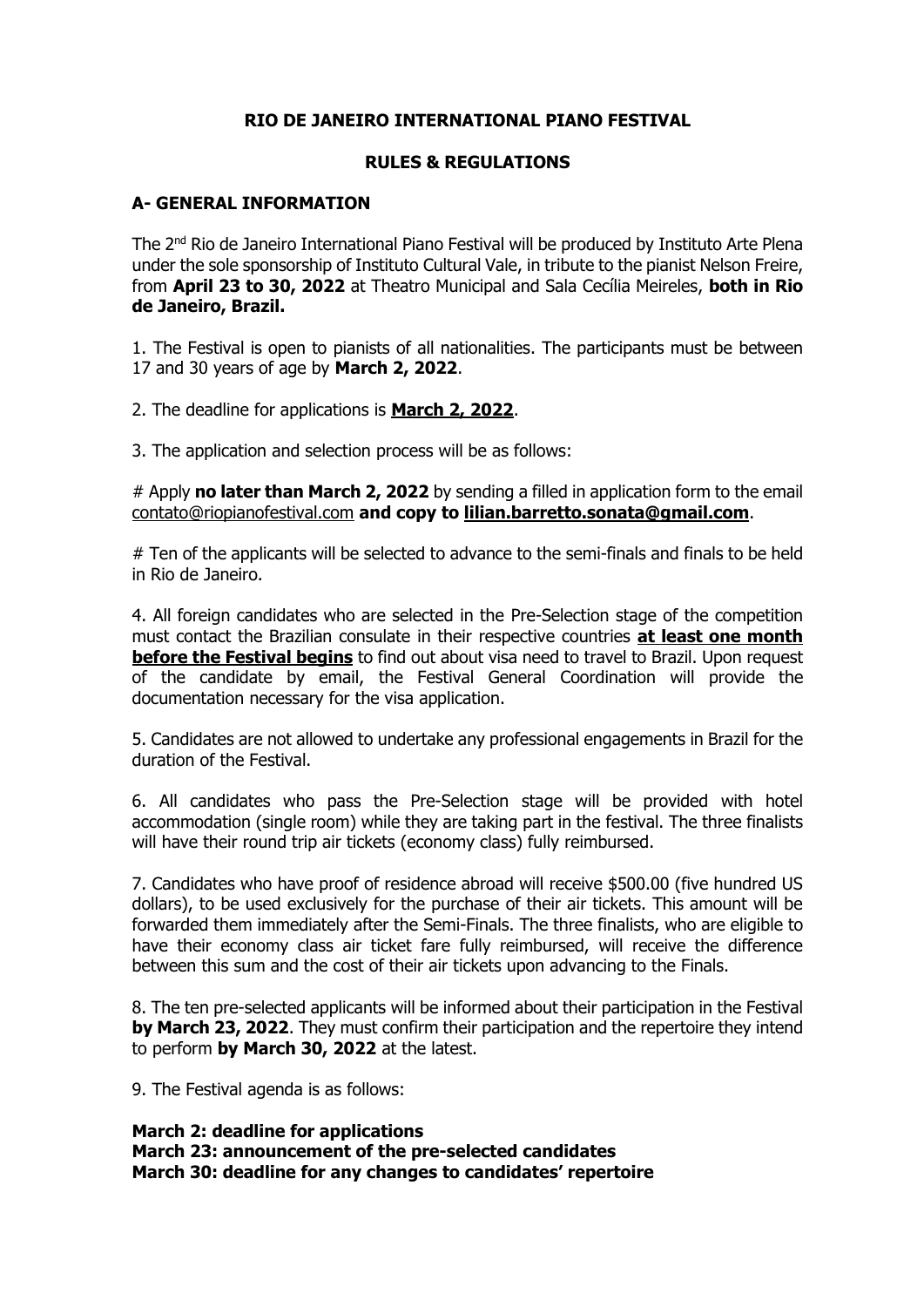**April 10: announcement of members of the Jury April 22: arrival of the candidates in Rio de Janeiro April 23: meeting of candidates and the Festival General Coordinarion April 23: opening concert of the Festival with a soloist and the Brazilian Symphony Orchestra April 24, 25 and 26l: Semi-Finals April 28 and 29: rehearsals of three finalists with the Brazilian Symphony Orchestra April 30: Finals with the three finalists performing with the Brazilian Symphony Orchestra under maestro Roberto Tibiriçá. Award ceremony.**

## **B- APPLICATION PROCEDURES**

1-Submit your application by email to [contato@riopianofestival.com](mailto:contato@riopianofestival.com) by March 2, 2022 or register on line at [www.riopianofestival.com](http://www.riopianofestival.com/)

### 2. Send the filled application form to **[contato@riopianofestival.com](mailto:contato@riopianofestival.com) and copy to [lilian.barretto.sonata@gmail.com](mailto:lilian.barretto.sonata@gmail.com) BY March 2, 2022.**

**N.B.** The video submitted must be an unedited recording, in mp4 format, of a recent performance made especially for the Festival application, and be of good image and sound quality.

3. Applications will only be considered for participation in the Festival upon submission of a filled application form and a video performing the pieces for the Pre-Selection stage.

Applications lacking the full required documentation will automatically be disqualified.

# **C- CANDIDATES AND FESTIVAL STAGES**

1. The Festival consists of three stages: Pre-Selection (by video), Semi-Finals and Finals (both at the venues in Rio de Janeiro).

2. Up to ten pianists will be selected to advance from the Pre-Selection stage to the Semi-Finals, and three semi-finalists will be selected to compete in the Finals.

3. The order of performance will be drawn by lots, except in case of accident, illness or other unforeseen circumstances, upon the discretion of the Chairperson of the Jury.

4. Pianos will be provided for all the candidates not residents in Rio de Janeiro to practice from their arrival in town and for the duration of their participation in the festival.

5. All stages of the competition will be filmed and broadcast live at any time for noncommercial purposes only.

6. The candidates must perform their programme by heart (without music scores).

7. Under no circumstances may the candidates communicate with the members of the Jury before the festival or while they are participating. The semi-finalists who do not advance to the Finals may speak to the Jury members immediately after the announcement of the results to learn their opinion on their performance.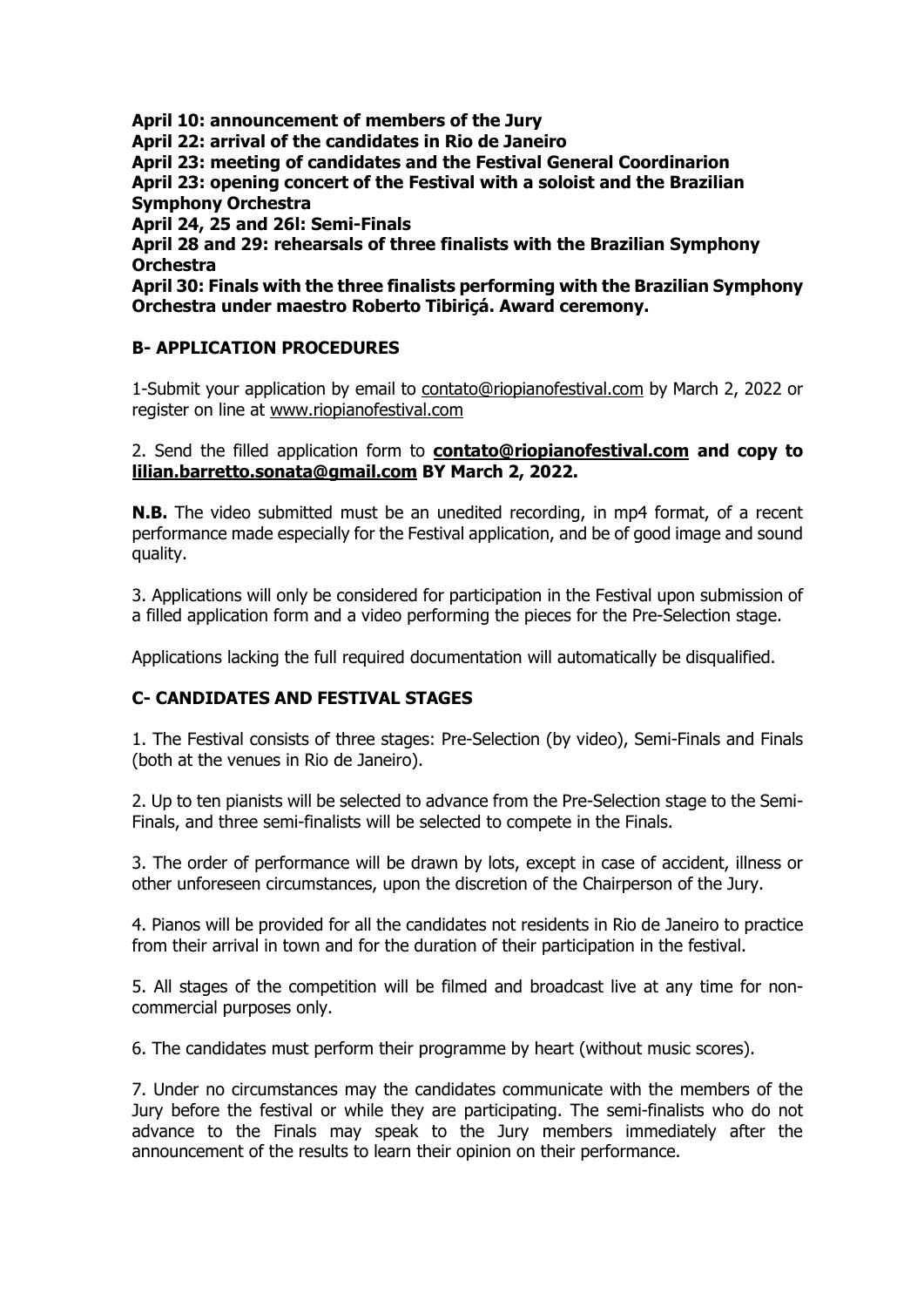8. The candidates are free to choose the order in which they will perform the pieces.

9. In all stages of the festival the works can be heard in full or in part, at the discretion of the Jury.

10. The time limit for each candidate's performance must not be exceeded. Candidates are free to make repetitions as they see fit.

11. Changes to repertoire will only be accepted until **March 30, 2022**, and be subject to the approval of the Festival General Coordination.

12. Each finalist will be entitled to two rehearsals with the orchestra.

13. At any time, the General Coordination or the Jury may request a copy of the music score the candidates are using as basis for their performance.

14. By participating in the festival, candidates automatically agree to abide by these Regulations.

#### **D- REPERTOIRE**

At each stage, candidates may perform the repertoire in the order of their choice.

### **PRE-SELECTION (VIDEO)**

#### **Maximum duration: 40 minutes.**

\* One sonata by Mozart (all movements)

- \* One etude by Chopin, Liszt or Rachmaninov
- \* One work of the candidate's choice.

**N.B.** The works chosen for this stage may not be performed at later stages of the festival.

#### **SEMI-FINALS**

#### **Maximum duration: 50 minutes, including pauses between pieces. The candidates are free to choose their repertoire in this round.**

#### **FINALS**

In the Finals, the candidates will perform one of the Concertos for piano and orchestra listed below with the Brazilian Symphony Orchestra:

MOZART – Concerto K. 271 in E-flat major or K. 466 in D minor or K. 467 in C major or K. 537 in D major BEETHOVEN – Concerto no. 4 or 5 CHOPIN – Concerto no. 1 or 2 SCHUMANN – Concerto in A minor RACHMANINOV – Concerto no. 2 or 3 TCHAIKOVSKY – Concerto no. 1 in B-flat minor LISZT – Concerto no. 1 or 2 SAINT-SAENS – Concerto no. 2 or 5 PROKOFIEV – Concerto no. 2 or 3 VILLA-LOBOS – Momo Precoce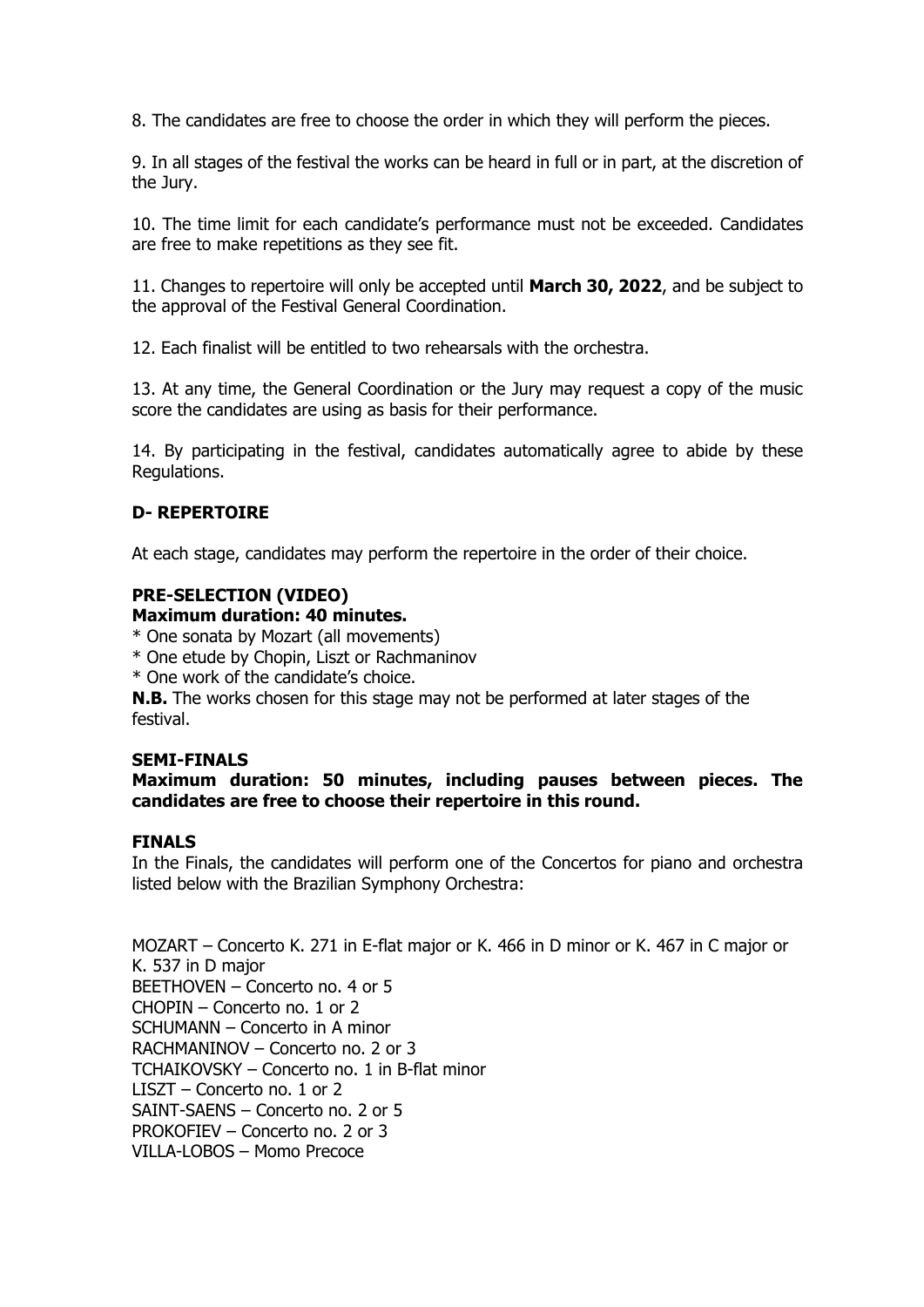## **E- PRIZES**

**The total gross value of the prizes is BRL 165,000.00 (one hundred and sixtyfive thousand Brazilian Reais).** The values informed below are **gross** and may be subject to deductions as required by law.

The prizes to be awarded by the Jury are:

1st prize BRL 85,000.00 (eighty five thousand Brazilian Reais)

2nd prize BRL 45,000.00 (forty five thousand Brazilian Reais)

3rd prize BRL 20,000.00 (twenty thousand Brazilian Reais)

Nelson Freire Award to the Best Brazilian Pianist BRL 10,000.00 (ten thousand Brazilian Reais)

Audience Award BRL 5,000.00 (five thousand Brazilian Reais)

\*Additional prizes and concert engagements may be awarded at the discretion of the General Coordination.

# **F- JURY**

1. The Jury will be announced on **April 10, 2022**, and will be made up of internationally renowned musicians.

2. Members of the Jury may have pupils competing in the Festival, but may not vote for their pupils.

3. Voting will be by secret ballot.

4. Should a Jury member be prevented from continuing to execute his/her duties, the General Coordination will appoint a replacement of equivalent stature for the remaining of the competition, who will maintain any notes given by his/her predecessor.

5. In the Semi-Finals and Finals, the Jury will award each candidate a score for their performance, followed by written comments justifying the score. These comments and scores will not be made public, but will be available to the candidates once their participation in the Festival is over.

6. In the Semi-Finals and Finals, each candidate will be awarded a score from forty (40) to one hundred (100) points. The order of the winners will be based on the sum of the points given in the Semi-Finals and Finals divided by two.

7. Upon a majority of at least five votes, the Jury reserves the right to modify the quantity and order of the prizes, provided the total prize value is not exceeded.